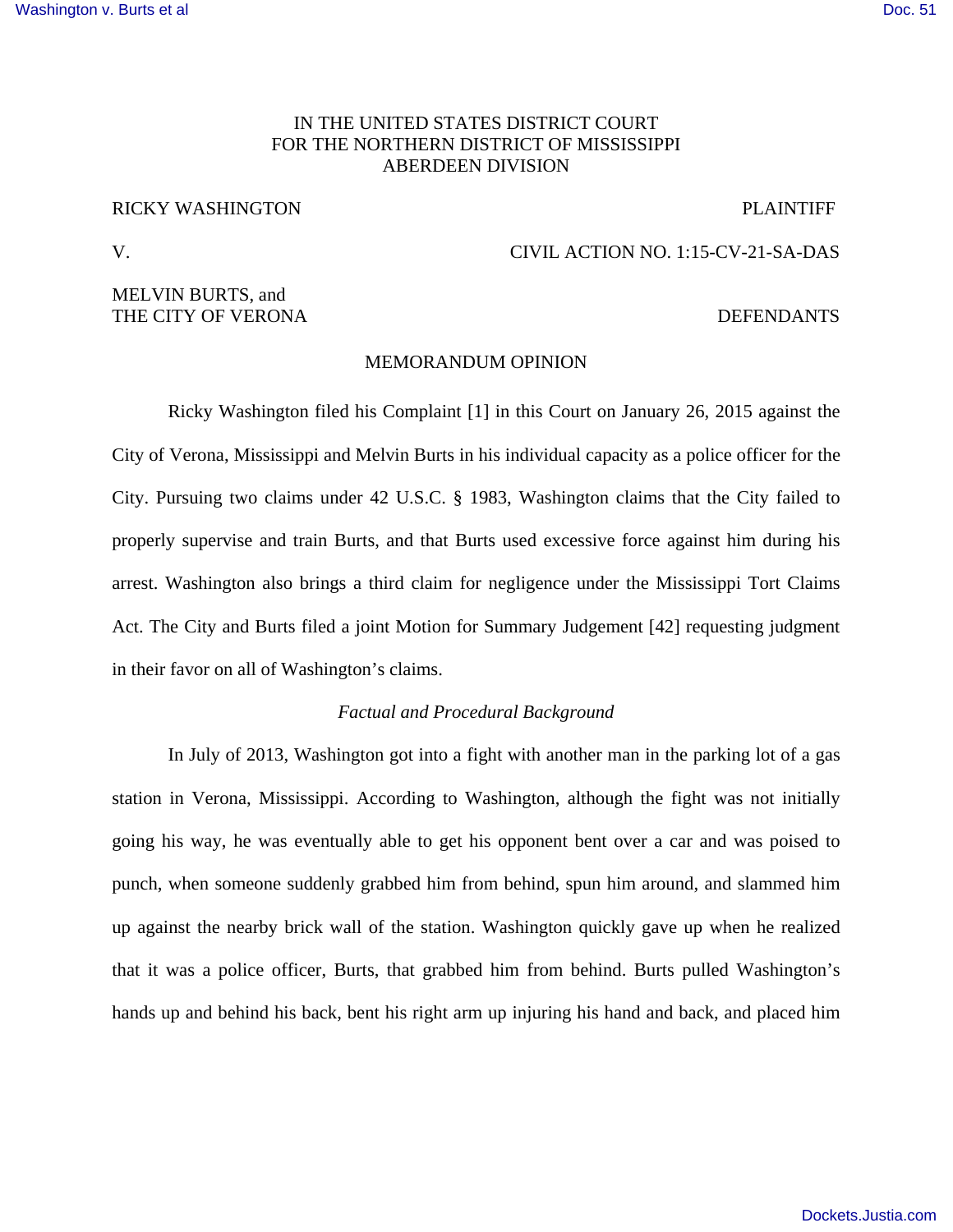in handcuffs.<sup>1</sup> Washington and his opponent were transported to the City Jail where they were immediately released without charges.

Washington alleges that Burts' actions in bending Washington's hand and arm behind his back was an excessive use of force that violated his constitutional rights. Burts responds by arguing that the force used was not excessive, he did not violate Washington's constitutional rights, and he is entitled to qualified immunity.

Washington also alleges that the City failed to properly train and supervise Burts to prevent the use of excessive force. The City argues that no constitutional violation occurred because the force used was not excessive, and that Washington failed to sufficiently allege the existence of an official policymaker, official policy, and constitutional violation required to substantiate this claim.

Finally, Washington alleges that the City and Burts are liable for negligence under the Mississippi Tort Claims Act for the use of excessive force. Burts and the City argue that the Washington's MTCA claim is barred because Washington was engaged in criminal conduct, and that the facts as alleged by Washington do not rise to the requisite level of reckless disregard.

#### *Standard of Review*

Federal Rule of Civil Procedure 56 governs summary judgment. Summary judgment is warranted when the evidence reveals no genuine dispute regarding any material fact, and the moving party is entitled to judgment as a matter of law. Fed. R. Civ. P. 56(a). The rule "mandates the entry of summary judgment, after adequate time for discovery and upon motion, against a party who fails to make a showing sufficient to establish the existence of an element

 $\overline{a}$ 

<sup>&</sup>lt;sup>1</sup> Washington's actual deposition testimony states, "he had me in that deadly force, you know, like bending your hand like give up. You know, I was already – when I seen it was him I give up to the police."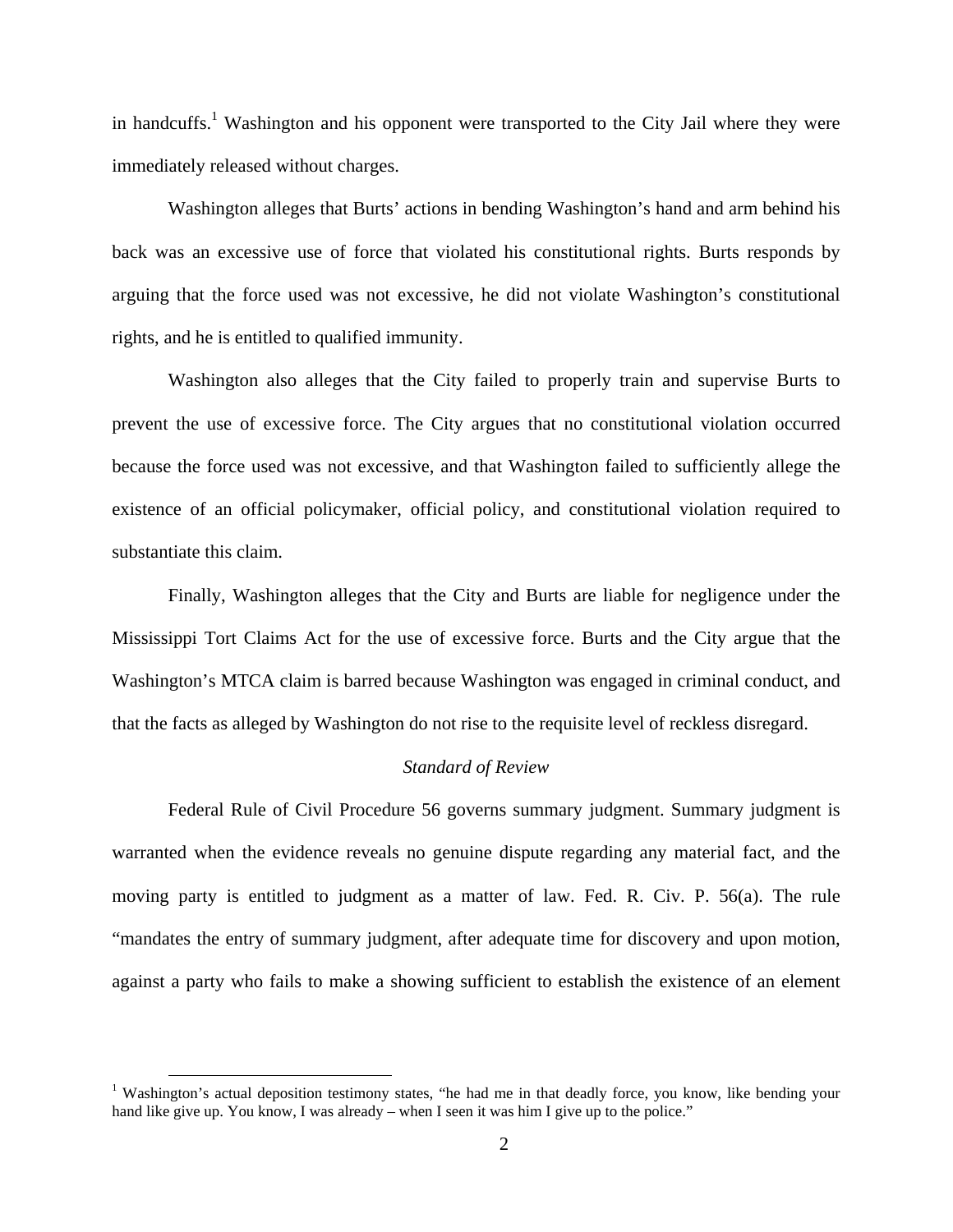essential to that party's case, and on which that party will bear the burden of proof at trial." *Celotex Corp. v. Catrett*, 477 U.S. 317, 322, 106 S. Ct. 2548, 91 L. Ed. 2d 265 (1986).

In reviewing the evidence, factual controversies are to be resolved in favor of the nonmovant, "but only when . . . both parties have submitted evidence of contradictory facts." *Little*, 37 F.3d at 1075. When such contradictory facts exist, the Court may "not make credibility determinations or weigh the evidence." *Reeves v. Sanderson Plumbing Prods., Inc.*, 530 U.S. 133, 150, 120 S. Ct. 2097, 147 L. Ed. 2d 105 (2000).

The moving party "bears the initial responsibility of informing the district court of the basis for its motion, and identifying those portions of [the record] which it believes demonstrate the absence of a genuine issue of material fact." *Celotex*, 477 U.S. at 323, 106 S. Ct. 2548. The nonmoving party must then "go beyond the pleadings" and "designate 'specific facts showing that there is a genuine issue for trial.'" *Id*. at 324, 106 S. Ct. 2548 (citation omitted). This Court has no duty to "sift through the record in search of evidence to support" the nonmovant's opposition to summary judgment. *Edwards v. Cont'l Cas. Co.*, 841 F.3d 360, 363 (5th Cir. 2016) (citing *Forsyth v. Barr*, 19 F.3d 1527, 1537 (5th Cir. 1994) (quoting *Skotak v. Tenneco Resins, Inc.*, 953 F.2d 909, 915 n.7 (5th Cir. 1992)).

At the outset, the Court notes that the Plaintiff wholly failed to "designate 'specific facts showing that there is a genuine issue for trial.'" *Celotex*, 477 U.S. at 324, 106 S. Ct. 2548 (citation omitted). The Plaintiff did not enter a substantive summary judgment response. Instead, the Plaintiff deposited 168 pages of deposition testimony onto the docket accompanied by the following brief statement: "The issues in this case are clearly disputed and should therefore be determined by the jury." Although the Plaintiff clearly failed to meet his responsibility in the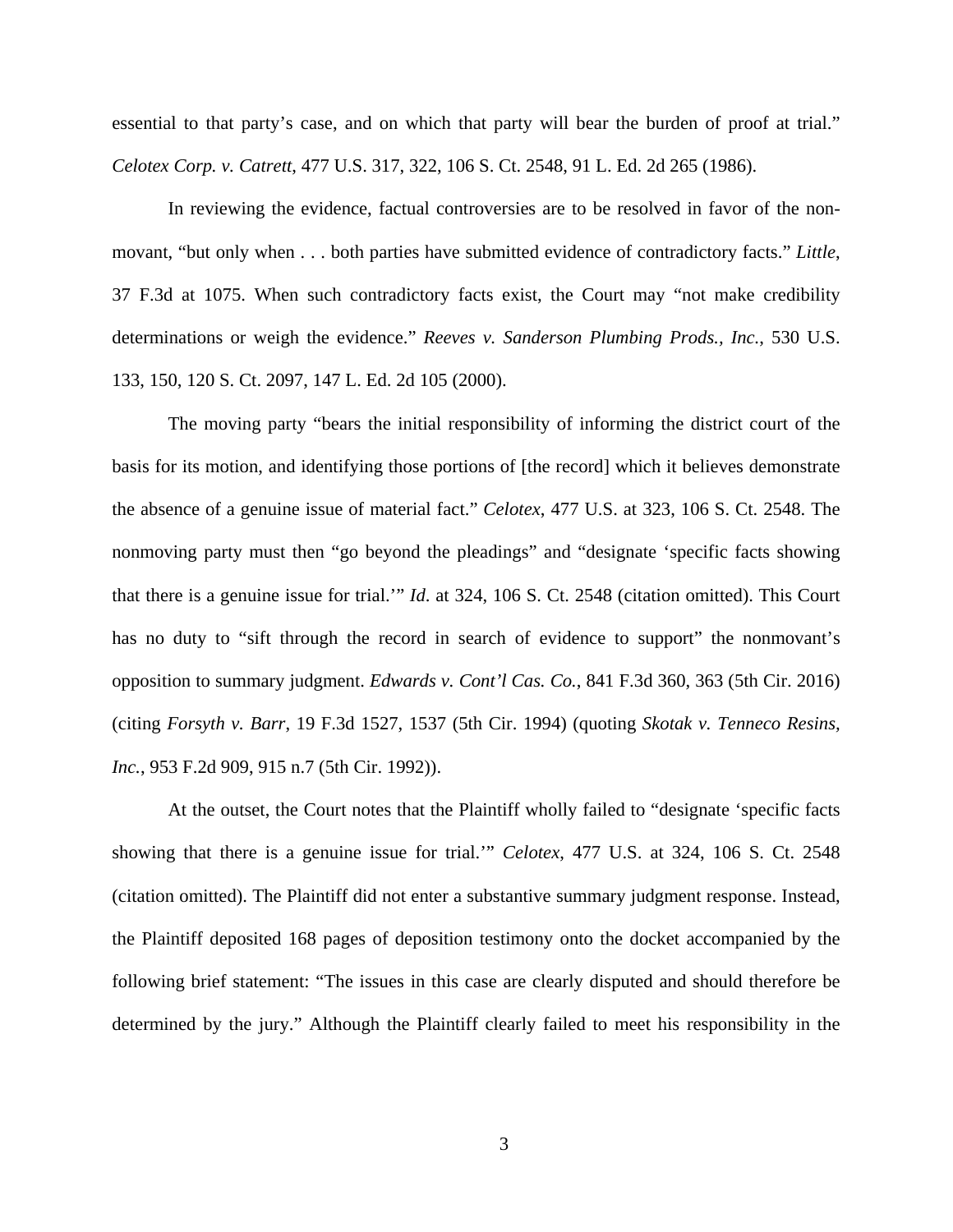summary judgment context, out of an abundance of caution, the Court conducted an independent review of the entire record in this case, and will analyze the relevant issues based on this review.

#### *Excessive Force*

To bring a § 1983 excessive force claim under the Fourth Amendment, a plaintiff must show that he "suffered (1) an injury that (2) resulted directly and only from the use of force that was excessive to the need and that (3) the force used was objectively unreasonable." *Hamilton v. Kindred*, 845 F.3d 659, 662 (5th Cir. 2017) (citing *Flores v. Palacios*, 381 F.3d 391, 396 (5th Cir. 2004).

Qualified immunity protects government officials from liability for civil damages to the extent that their conduct is objectively reasonable in light of clearly established law. *Crostley v. Lamar Cty., Texas*, 717 F.3d 410, 422-24 (5th Cir. 2013) (citing *Harlow v. Fitzgerald*, 457 U.S. 800, 818, 102 S. Ct. 2727, 73 L. Ed. 2d 396 (1982); *Kinney v. Weaver*, 367 F.3d 337, 346 (5th Cir. 2004)). "[T]he usual summary judgment burden of proof is altered in the case of a qualified immunity defense." *Wolfe v. Meziere*, 566 F. App'x 353, 354 (5th Cir. 2014) (citing *Michalik v. Hermann*, 422 F.3d 252, 262 (5th Cir. 2005); *Bazan ex rel. Bazan v. Hidalgo Cnty.*, 246 F.3d 481, 489 (5th Cir. 2001)). "An officer need only plead his good faith, which then shifts the burden to the plaintiff, who must rebut the defense by establishing that the officer's allegedly wrongful conduct violated clearly established law." *Id*. The Plaintiff "cannot rest on conclusory allegations and assertions but must demonstrate genuine issues of material fact regarding the reasonableness of the officer's conduct." *Id*.

"A plaintiff can overcome a qualified immunity defense by showing (1) that the official violated a statutory or constitutional right, and (2) that the right was 'clearly established' at the time of the challenged conduct." *Allen v. Cisneros*, 815 F.3d 239, 244 (5th Cir. 2016) (quoting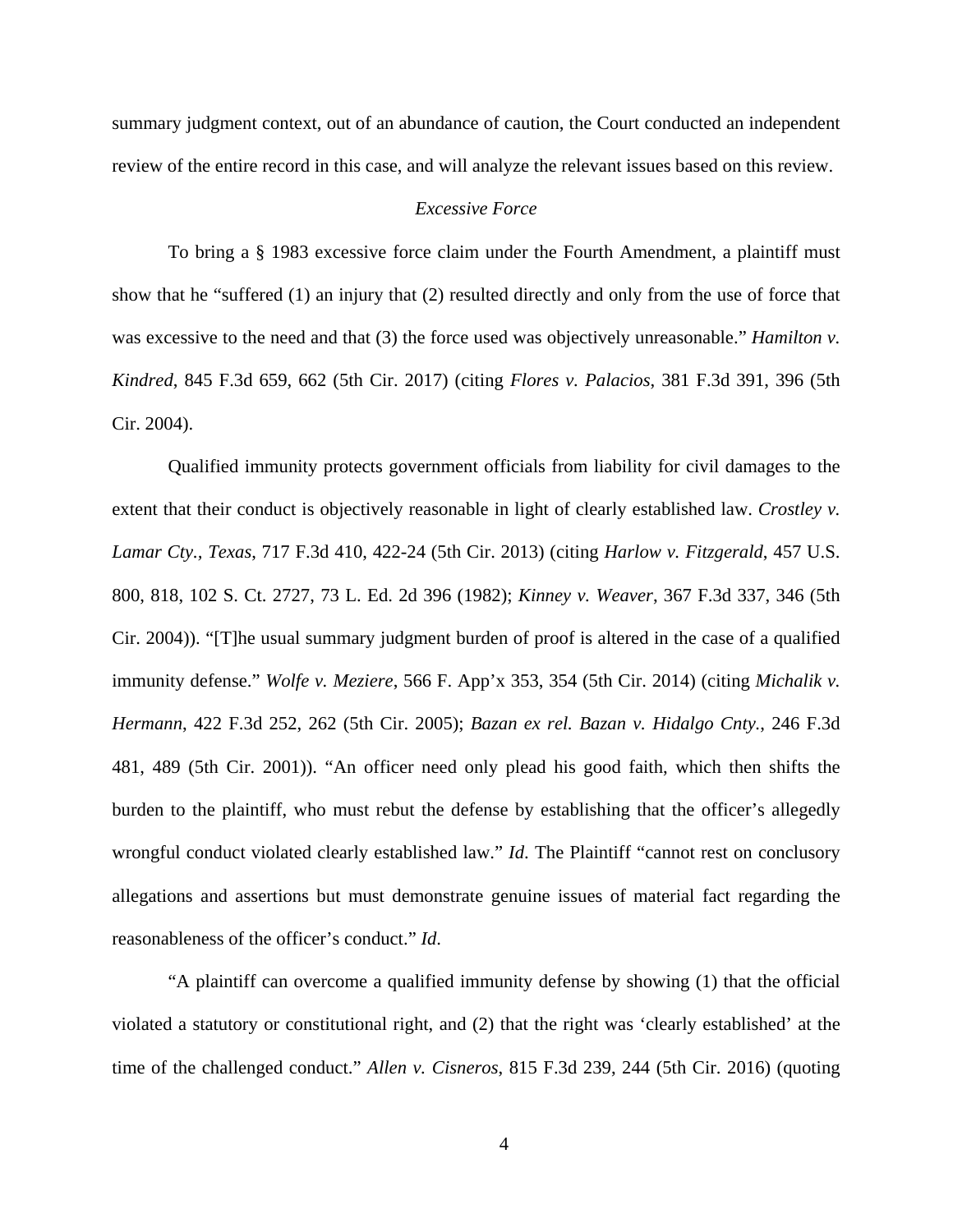*Ashcroft v. al–Kidd*, 563 U.S. 731, 735, 131 S. Ct. 2074, 179 L. Ed. 2d 1149 (2011); *Harlow*, 457 U.S. at 818, 102 S. Ct. 2727). In excessive force cases, "the second prong of the analysis is better understood as two separate inquiries: whether the allegedly violated constitutional rights were clearly established at the time of the incident; and, if so, whether the conduct of the defendants was objectively unreasonable in light of that then clearly established law." *Griggs v. Brewer*, 841 F.3d 308, 313 (5th Cir. 2016) (citing *Tarver v. City of Edna*, 410 F.3d 745, 750 (5th Cir. 2005) (citations and quotations omitted). "If officers of reasonable competence could disagree as to whether the plaintiff's rights were violated, the officer's qualified immunity remains intact." *Id.*

Because "the Fourth Amendment right to be free from excessive force during a seizure is clearly established," *Griggs*, 841 F.3d at 312 (citing *Poole v. City of Shreveport*, 691 F.3d 624, 627 (5th Cir. 2012), the relevant inquiry is "whether the officers' actions are 'objectively reasonable' in light of the facts and circumstances confronting them, without regard to their underlying intent or motivation." *Id*. (quoting *Graham v. Connor*, 490 U.S. 386, 398, 109 S. Ct. 1865, 104 L. Ed. 2d 443 (1989)). The use of force must be evaluated "from the perspective of a reasonable officer on the scene, rather than with the 20/20 vision of hindsight." *Id*. (citing *Poole*, 691 F.3d at 627); *Graham*, 490 U.S. at 397, 109 S. Ct. 1865). Whether a particular use of force was "objectively reasonable" depends on several factors, including the severity of the crime at issue, whether the suspect poses an immediate threat to the safety of the officers or others, and whether he is actively resisting arrest or attempting to evade arrest by flight. *Deville v. Marcantel*, 567 F.3d 156, 167 (5th Cir. 2009). (quoting *Graham*, 490 U.S. at 396, 109 S. Ct. 1865).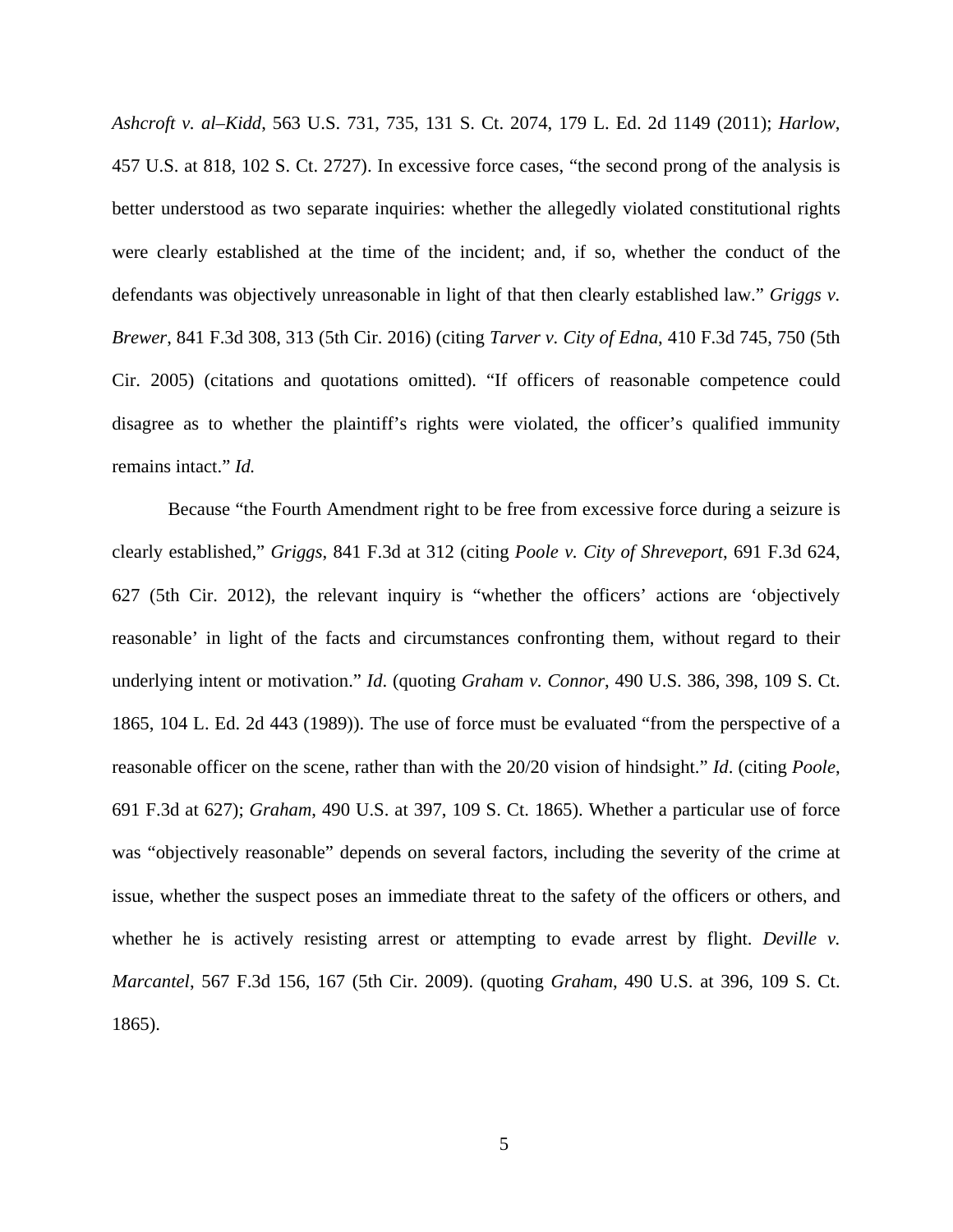The relevant facts, as alleged by the Plaintiff, are that he was actively engaged in a fight with his opponent bent over a car preparing to punch him when he was grabbed from behind and pushed up against a wall.<sup>2</sup> Only after he was against the wall with his hands partially behind his back did the Plaintiff realize that the person that grabbed him was a police officer, at which point he surrendered. Burts bent the Plaintiff's hand up behind him and handcuffed him.

Given that the Plaintiff was actively engaged in a fight when Burts arrived, and that the Plaintiff did not surrender to Burt's control until after he was already against the wall, Burt's use of force in bending the Plaintiff's hand up behind in order to subdue and handcuff him was not excessive to the need. Moreover, given the *severity* of the crime at issue, a fistfight in a public place, and the immediate threat that the Plaintiff posed to the safety of the officers and others, Burts' use of force was not objectively unreasonable. This conclusion readily comports with other recent decisions in excessive force cases in this Circuit. *See Griggs*, 841 F.3d at 315 (granting qualified immunity in case where officer punched motorist repeatedly in the back of head to get him to stop tucking his arms under his body, and to gain control of motorist's arms so that they could be handcuffed behind his back; delivering swift punch to motorist's face after being kicked in the chest in an effort to close patrol vehicle door); *see also Brooks v. City of W. Point, Miss.*, 639 F. App'x 986, 990 (5th Cir. 2016) (affirming district court's finding that *de minimis* injuries including abrasions to hands and knees, some pain in back and neck, and unspecified problems with asthma sustained in process of arrest and being handcuffed did not support excessive force claim) (citing *Tarver v. City of Edna,* 410 F.3d 745, 751 (5th Cir. 2005) (concluding that allegations of "suffer[ing] 'acute contusions of the wrist,' and psychological injury from being handcuffed" stated only *de minimis* injuries). Notably, as was the case in

<u>.</u>

 $2<sup>2</sup>$  In his deposition, the Plaintiff concedes that the grabbing from behind and being pushed up against the wall did not hurt him.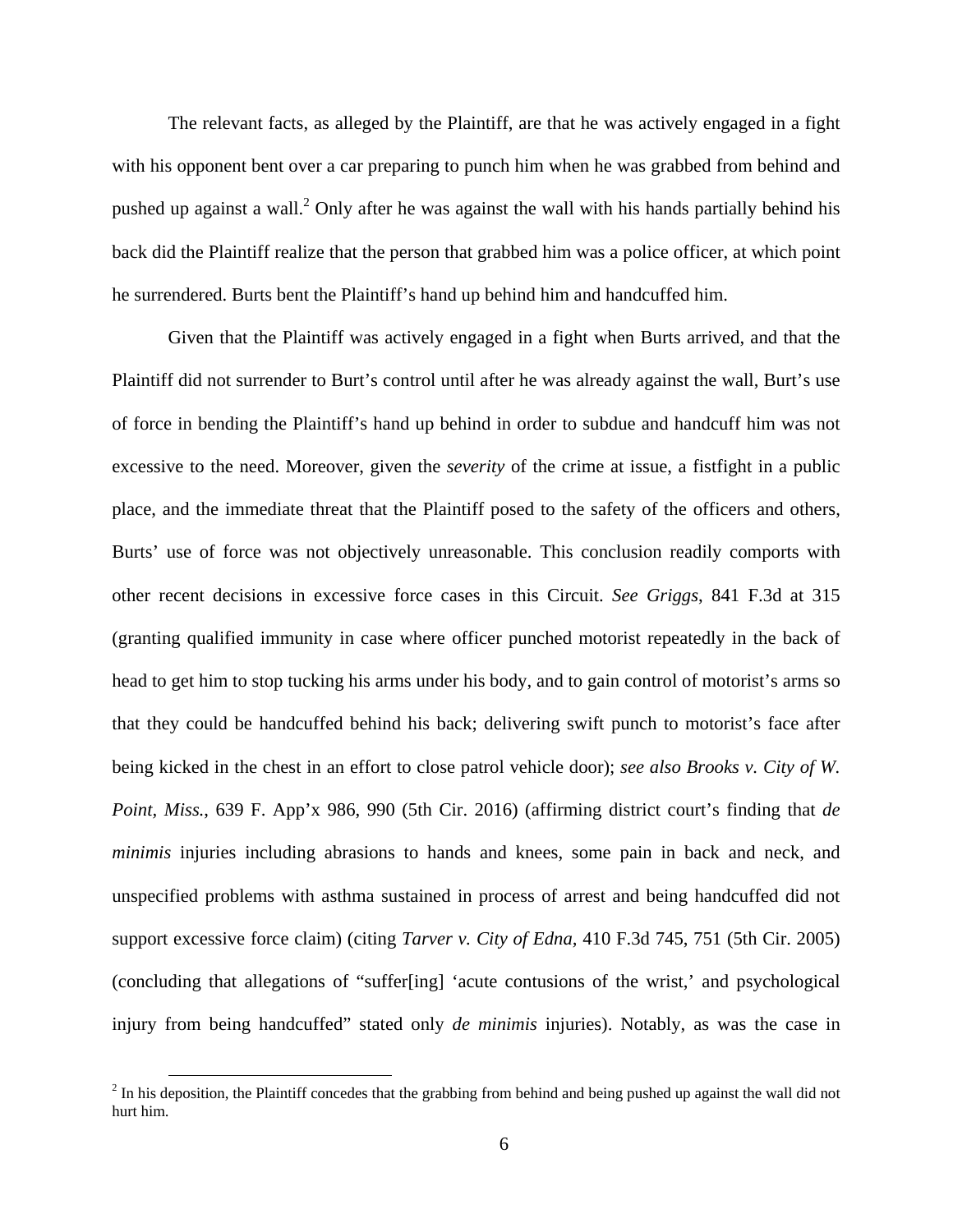*Brooks*, the Plaintiff in the instant case has not brought forth any competent evidence, medical or otherwise, of any injury that could be causally connected to his arrest.

Because the Plaintiff cannot establish that Burts' use of force was excessive or objectively unreasonable, Burts is entitled to qualified immunity as to this claim. Summary judgment is granted in Burts' favor on the Plaintiff's claim for excessive force.

#### *Failure to Train and Supervise*

The Plaintiff next alleges that the City failed to adequately supervise and train Burts in order to prevent the use of excessive force against him. In order to sustain such a claim for municipal liability against the City, the Plaintiff must demonstrate that Burts violated the Plaintiff's constitutional rights, and that the violation is attributable to the enforcement of a City policy or practice. *Saenz v. City of El Paso*, 637 F. App'x 828, 831 (5th Cir. 2016) (citing *Valle v. City of Houston*, 613 F.3d 536, 541 (5th Cir. 2010). Because the Court finds above that Burts did not violate the Plaintiff's constitutional rights, the Plaintiff cannot sustain a §1983 municipal liability claim against the City. *Id*.

#### *Mississippi Tort Claims Act*

The Plaintiff brings his third and final claim under the Mississippi Tort Claims Act for negligence. The Plaintiff alleges that Burts acted with reckless disregard when he used excessive force against the Plaintiff, and that the City is liable under the MTCA.

The MTCA provides a qualified waiver of sovereign immunity under Mississippi law for certain tortious acts by municipal employees. It does not waive sovereign immunity for

> any act or omission of an employee of a governmental entity engaged in the performance or execution of duties or activities relating to police or fire protection unless the employee acted in reckless disregard of the safety and well-being of any person not engaged in criminal activity at the time of injury.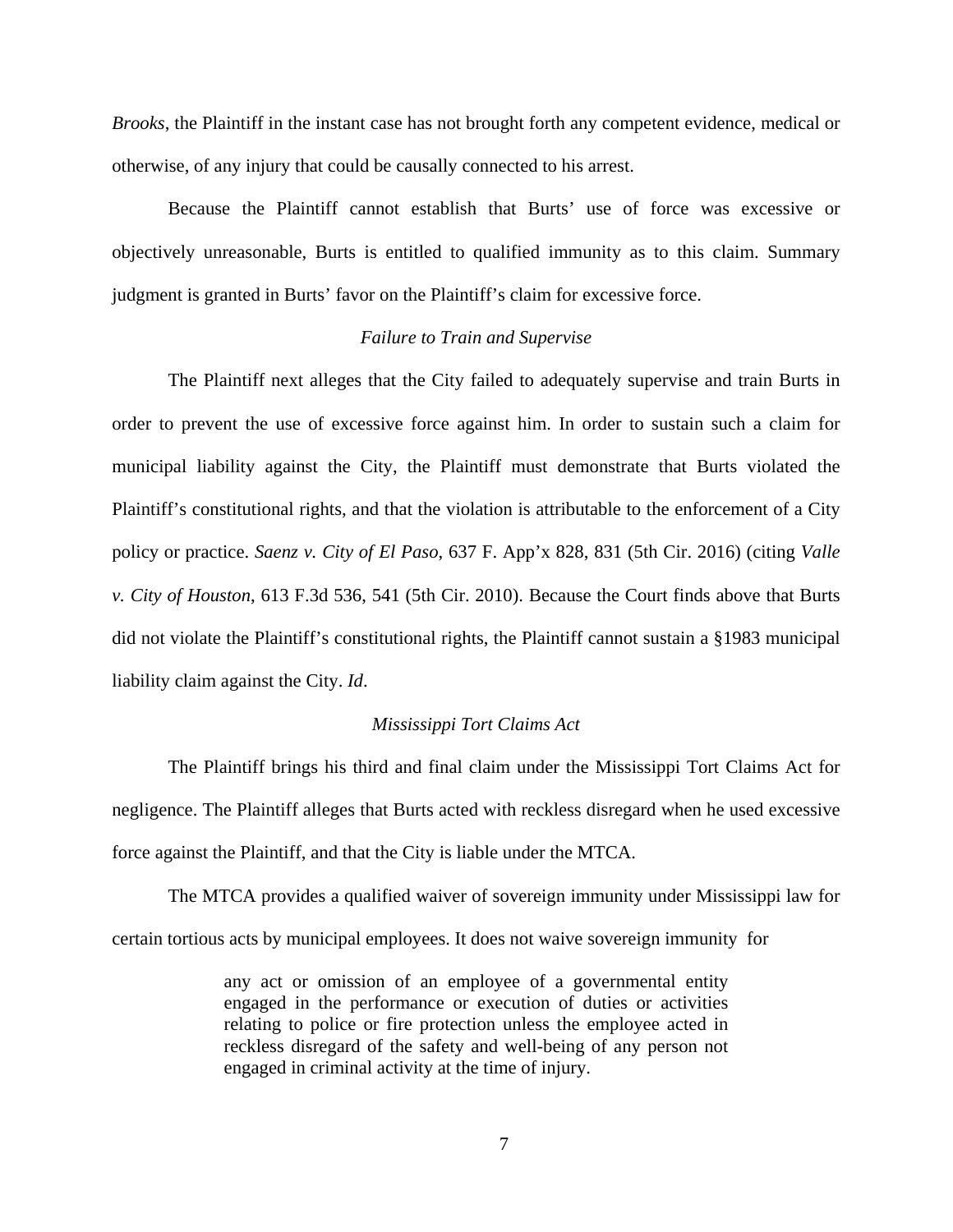MISS. CODE ANN.  $\S 11-46-9$  (1)(c). Thus, the City can only be liable for its officers' conduct if those officers acted with reckless disregard of the Plaintiff's safety and well-being. Although undefined in the Act, the Mississippi Supreme Court has explained the reckless disregard standard as "a higher standard than gross negligence and it embraces willful or wanton conduct which requires knowingly and intentionally doing a thing or wrongful act." *City of Jackson v. Shavers*, 97 So. 3d 686, 688 (Miss. 2012).

The Court's independent review of the record has not revealed any evidence of intentional, willful or wanton conduct by Burts that comes close to meeting the reckless disregard standard. In particular, the Court notes that the Plaintiff was admittedly actively and contemporaneously engaged in criminal activity –a fistfight in a public place–, that the Plaintiff did not "give up" until after he was already pinned against the wall by Burts, that the Plaintiff has not produced any evidence of excessive force as noted above, and that the Plaintiff has not produced any evidence of an actual injury attributable to the alleged excessive use of force. By the letter of the MTCA, being engaged in criminal activity at the time of the alleged injury is dispositive to the Plaintiff's claim. *See* MISS. CODE ANN. § 11–46–9 (1)(c); *Hancock v. City of Greenwood, Miss.*, 942 F. Supp. 2d 624, 626 (N.D. Miss. 2013) (citing *Chapman v. City of Quitman*, 954 So. 2d 468, 474 (Miss. Ct. App. 2007); *Williams v. City of Cleveland, Miss.*, No. 2:10-CV-215-SA, 2012 WL 3614418, at \*20 (N.D. Miss. Aug. 21, 2012), *aff'd,* 736 F.3d 684 (5th Cir. 2013) (citing *City of Jackson v. Powell*, 917 So. 2d 59, 69–70 (Miss. 2005)). In addition, the Court notes other recent decisions applying the MTCA reckless disregard standard in the handcuffing context. *See also House v. Green*, No. 3:13-CV-216-MPM, 2014 WL 6957622, at \*6 (N.D. Miss. Dec. 8, 2014) ("The handcuffing of an individual, even if alleged to